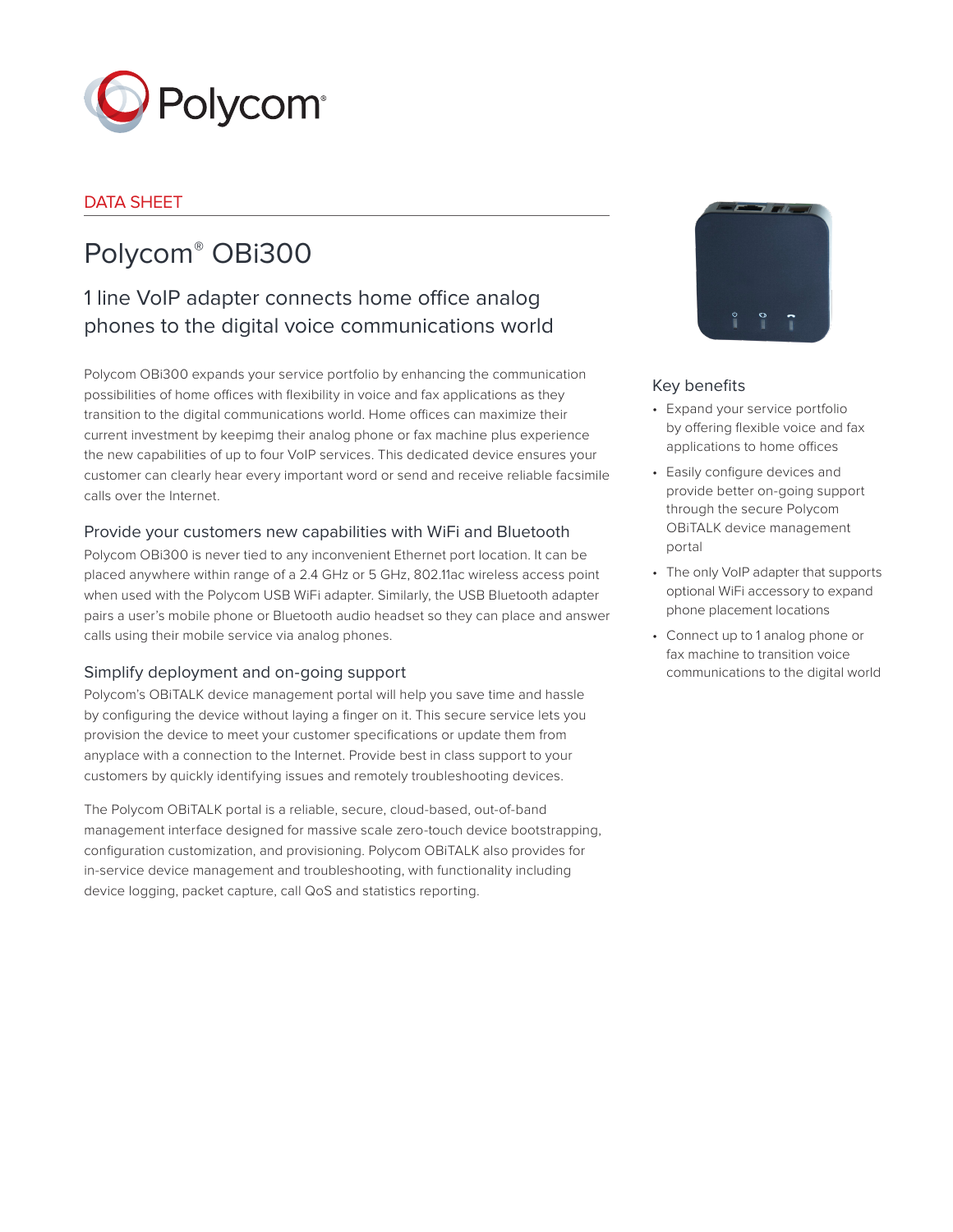#### Product requirements

- Active Internet Connection
- Analog Touch Tone Phone
- Access to Internet Via a Switched Ethernet Port on Home or Office Router
- (Optional) Active Internet Phone Service Subscription with All Required SIP Credentials to Make and Receive Calls

#### Polycom OBi300 ships with

- OBi300 Voice Service Bridge and Telephone Adapter
- Power Adapter
- 1 x RJ-45 Ethernet Cable (80 inches/203 centimeters)
- Quick Start/Installation Guide

#### Warranty

• 1 year

#### Product dimensions (L x W x H)

• 6.9 cm x 6.9 cm x 3.0 cm (2.7 in x 2.7 in x 1.2 in)

#### Unit weight

- 198 grams/7 ounces
- Shipping weight: 340 grams/12 ounces (Including Power Supply, Ethernet Cable and Packaging)

#### Interface features

- Internet (WAN): 1 x 10/100BaseT Ethernet Port (802.3)
- Phone (FXS): 1 x RJ-11 FXS Analog Phone Port
- $\cdot$  USB: USB 2.0
- Reset Button: Located on Bottom of Case
- LEDs: Power/Status, Ethernet Activity (WAN), Phone
- LED indications: Power On, Status, upgrade in Progress Status, Packet RX/ TX, Phone Port Status

## Telephony features

- Call Routing Rules
- Automated Attendant with Configurable Answer Delay
- PIN Access Control to AA (Up to 4 PINs)
- Recursive Digit Map for Call Routing (AA, Phone, Voice Gateways, Trunk Groups)
- AA Configurable Outbound Call Routing Rules
- SIP Service Configurable Inbound Call Routing Rules
- Fax Pass Through (G.711)
- T.38 Fax Relay for Fax over IP
- Modem Pass Through (G.711)
- In-Band DTMF (G.711)
- Out of Voice Band DTMF (RFC 2833)
- Out of Voice Band DTMF (SIP INFO Method)
- Call Progress Tone Generation
- Tone Profile per SIP SP and OBiTALK Service
- Ring Profile per SIP SP and OBiTALK Service
- Star Code Profile per SIP SP and OBiTALK Service
- Full Duplex Audio
- G.165, 168 Echo Cancelation
- VAD—Voice Activity Detection
- Silence Suppression
- Comfort Noise Generation
- Three Way Conference Calling with Local Mixing
- Hook Flash Event Signaling
- Flash Hook Timer
- Caller ID—Name and Number per Bellcore, ETSI, DTMF, and NTT
- MWI—Message Waiting Indicator
- Visual Message Waiting Indication (VMWI)
- Daylight Savings Time Support— Worldwide
- Caller ID Enable/Disable
- Caller ID Number
- Caller ID Name (Alphanumeric)
- Caller ID Spoofing
- Call Waiting
- Maximum Session Control
- Call Forward—Unconditional
- Call Forward on Busy
- Call Forward on No Answer (Ring Count Configurable)
- Call Transfer Enable/Disable
- Anonymous Call Block
- Anonymous Call
- Do Not Disturb
- Call Return
- Repeat Dialing

#### Data networking

- MAC Address (IEEE 802.3)
- UDP (RFC 768) in SSL/TLS
- TCP (RFC 793) in SSL/TLS
- IP version 4, IPv4 (RFC 791)—Static IP and DHCP Support
- ICMP (RFC 792)
- ARP—Address Resolution Protocol
- Domain Name System (DNS) A Records (RFC 1706) and SRV Records (RFC 2782) RTP (RFC 1889, 1890), RFC 5966
- RTP/RTCP (RFC 1889), DHCP Client (RFC 2131)
- DiffServ (RFC 2475)—Independently Configured: Service, SIP and Media
- ToS (RFC 791, 1349)—Independently Configured: Service, SIP and Media
- VLAN Tagging (802.1p—Independently Configured: Service, SIP and Media
- SNTP (RFC 2030)—Primary and Secondary NTP Servers
- LLDP-MED

#### Security

- Local Access Interface: IVR Password
- Remote Access Interface: User Name and Password Access via HTTP, TFTP— **HTTPS**
- Device Web Page Standard: HTTP v1.1, XML v1.0
- Secure Remote Provisioning: HTTP, **HTTPS**

#### VoIP features

- Four (4) Service Provider Configuration Profile Assignments (ITSP 1–4)
- Four (4) Service /Trunk Subscription Profile Assignments (SP 1–4)
- SIPv2 (RFC 3261, 3262, 3263, 3264)
- SIP over UDP
- SIP over TCP
- SIP over TLS
- 4 SIP Service Provider Service Sessions—Concurrent Operation
- 1 OBiTALK Service Session
- SIP Proxy Redundancy—Local or DNS Based SVR, Primary and Secondary Fallback List Restrict Source IP Address

• G.726 (32 kbps) G.729a (8 kbps) iLBC (13.3, 15.2 kbps) Codec Pre-selection Code • Voice Processing per SIP Service—TX/ RX Audio Gain, Echo Cancellation • Adjustable Audio Frames per Packet

• Codec Profile per SIP SP and OBiTALK

• Maximum Number of Sessions— Independent per Service

• Voice Gateway—Direct Dialing

• 4 Trunk Groups

• G.711 A-Law (64 kbps) • G.711 µ-Law (64 kbps)

• Codec Name Assignment

• Dynamic Audio Payload • Packet Loss Concealment • Jitter Buffer (Adaptive)

• SUBSCRIBE/NOTIFY Framework

• NOTIFY Dialog, Line Status • SUBSCRIBE Message Summary

• VoIP NAT Interworking

Service

• STUN  $\cdot$  ICE

(RFC 3265)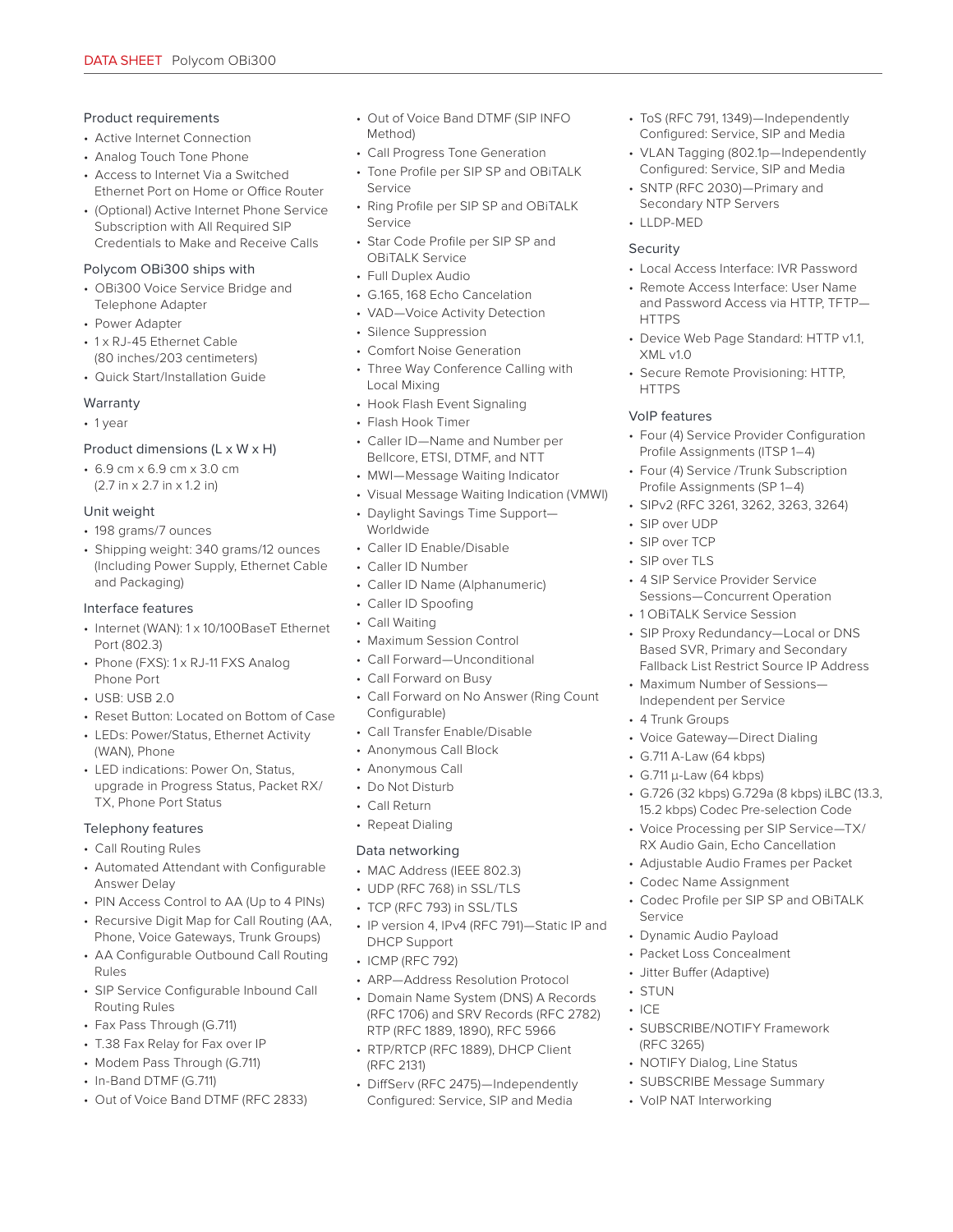- DATE Header Support
- Remote-Party-ID (RPID)
- P-Asserted-Identity (PAID)
- RTP Statistics in BYE Message and SIP PUBLISH with MOS Score

#### Power

- Universal Switching with Fixed US, EU, UK Style Plug Prongs (Model Dependent)
- AC Input: 100 to 240 Volts 0.3A 50–60Hz (26–34 VA)
- DC Input: +12V 1.0 Amp Max

#### Certifications

- FCC Part 15 Class B
- A-Tick
- $\cdot$  CE
- ICES-003
- RoHS
- WEEE
- UL/cUL—Power Adapter

#### Environmental conditions

- Operating temperature: 0º to 45º C (32º to 113º F)
- Relative humidity: 10% to 90% Noncondensing
- Storage temperature: –25º to 85º C (–13º to 185º F)

#### Management—Configuration

- Local Access Interface: IVR, Web Page— Password Protected (Admin and User Level Log-in)
- Remote Access Interface: Syslog (Multi-Level Granularity), Invokable via SIP Notify, Web, Provisioning
- Device Web Page Standard: HTTP v1.1, XML v1.0
- Remote Provisioning: XML via TFTP or HTTP, (TR069/TR104 Parameter Naming Syntax)
- Secure Remote Provisioning: HTTPS, Encrypted XML via HTTP or TFTP— Dedicated User Name and Password
- Secure Remote Firmware Update: Encrypted Binary File via TFTP or HTTP + Dedicated User Name and Password
- Customization: OBi-ZT: Obihai Zero-Touch Automatic Customization and Configuration \*\*
- Call History (CDRs): Call Detail Records on OBi Web Page, Export to XML
- LED Indications: Power, Device Status, Upgrade Progress Status, Ethernet Activity, PHONE Status
- Session Information: SIP Session Status, OBiTALK Status, Phone Port Status
- Primary SIP Service Set-Up Wizard: Dedicated Device Web Page for Quick ITSP Account Set-Up
- System Settings Back-Up/Restore: Save and Restore Configuration via XML file to/from a Local Folder

## RTP Statistics

- RTP Transport Type
- Audio Codec Type (Tx/Rx)
- RTP Packetization—in multiples of 10ms (Tx/Rx)
- RTP Packet Count (Tx/Rx)
- RTP Byte Count (Tx/Rx)
- Packets Out-Of-Order
- Packets Interpolated
- Packets Late (Dropped)
- Packets Lost
- Packet Loss Rate %
- Packet Drop Rate %
- Jitter Buffer Length–ms
- Received Interarrival Jitter–ms
- Jitter Buffer Underruns
- Jitter Buffer Overruns

#### Call Progress

- Configurable Call Progress Tone
- Call Progress Tone Profiles (2)
- Dial Tone
- Busy Tone
- Ringback Tone
- Reorder Tone
- Confirmation Tone
- Holding Tone
- Second Dial Tone
- Stutter Tone
- Howling Tone
- Prompt Tone
- Call Forwarded Tone
- Conference Tone
- SIT Tones (1–4)
- Ringing and Call Waiting Tone Configuration
- Ring Patterns (10)—Configurable
- Call Waiting Tone Patterns (10)— Configurable
- Call Waiting Tone Pattern Profiles (2)

# Star Code Configuration

• Configurable Star Codes • Star Code Profiles (2)

- Redial
- Call Return
- Activate Block Caller ID
- Deactivate Block Caller ID
- Block Caller ID Once
- Unblock Caller ID Once
- Activate Call Forwarding (All Calls)
- Deactivate Call Forwarding (All Calls)
- Activate Call Forward on Busy
- Deactivate Call Forward on Busy
- Activate Call Forward on No Answer
- Deactivate Call Forward on No Answer
- Activate Block Anonymous Calls
- Deactivate Block Anonymous Calls
- Activate Call Waiting
- Deactivate Call Waiting
- Activate Do Not Disturb
- Deactivate Do Not Disturb
- Activate Repeat Dial
- Deactivate Repeat Dial

#### FXS SLIC (Subscriber Line Integrated Circuit): Phone Port

- Ringer Specifications: Ring Frequency: 14Hz–68Hz, Ring Waveform: Trapezoidal, Sinusoidal, Ring Voltage: 55v–85v
- Maximum Ring Load: 5 REN (Ringer Equivalence Number) per Phone Port

#### FXS (PHONE Port) Configuration **Settings**

- Recursive Digit Map and Associated Outbound Call Routing
- On-Hook Tip Ring Voltage: 30v–52v
- Off-Hook Current Max: 15mA–45mA
- Impedance: 12 Independent Settings • DTMF Playback Level: –90 dBm–3 dBm

DTMF)

Resolution

Resolution

Polarity Reversal)

• Silence Detect Sensitivity • Hook Flash Time Max • Hook Flash Time Min • CPC Delay Time • CPC Duration • Idle Polarity • Connect Polarity

• Caller ID Method: Bellcore, ETSI (FSK or

• Caller ID Trigger (Before/After First Ring,

• Channel Tx Gain: –12dB to 6 dB at 1 dB

• Channel Rx Gain: 12dB to 6 dB at 1 dB